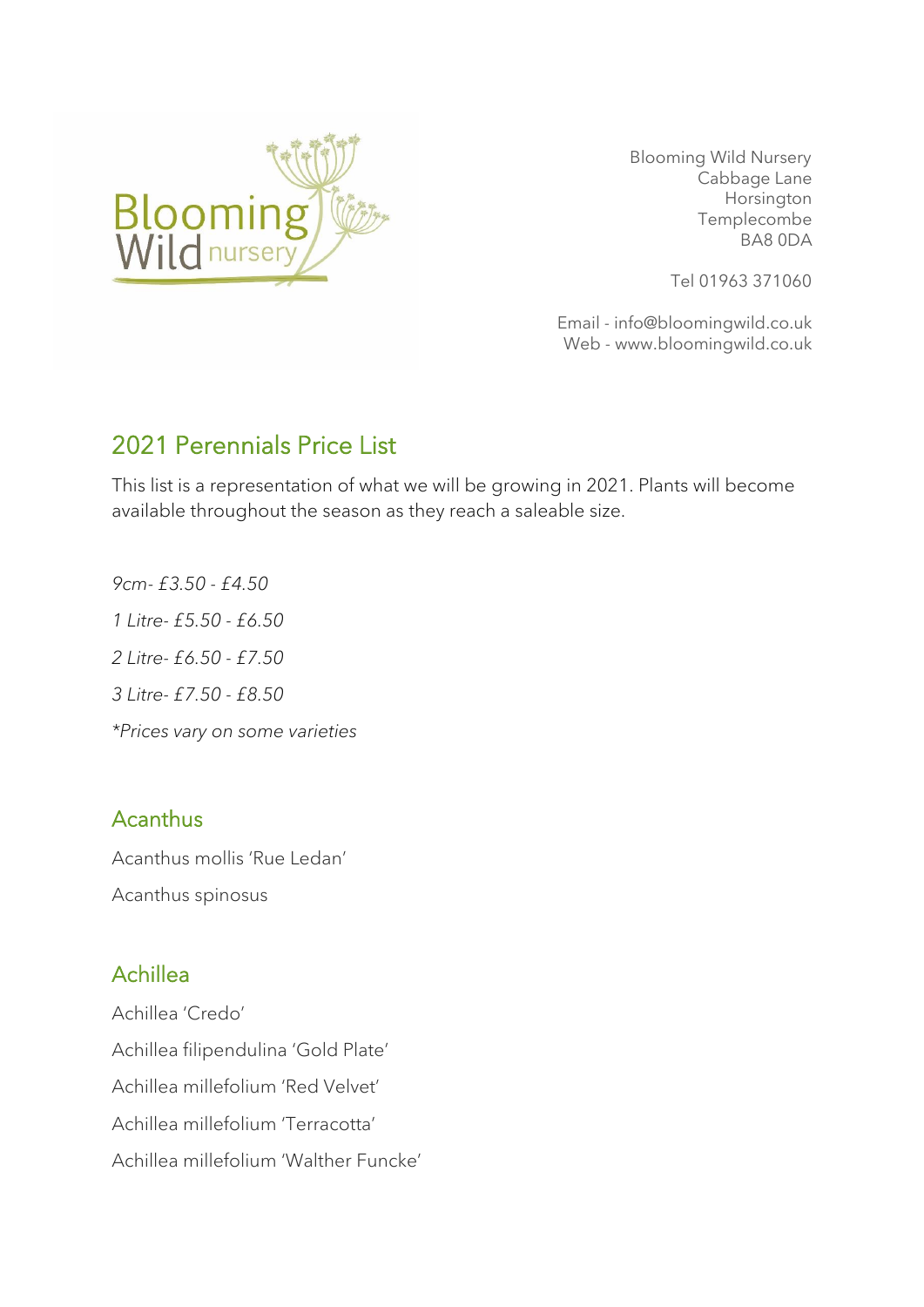#### **Actea**

Actea simplex 'Hillside Black Beauty' Actea simplex 'Pink Spike'

### Agapanthus

Agapanthus 'Arctic Star' Agapanthus 'Brilliant Blue' Agapanthus 'Royal Velvet'

### Agastache

Agastache 'Blackadder' Agastache neptoides

## Ageratina

Ageratina altissima 'Chocolate'

## Ajuga

Ajuga reptans 'Catlin's Giant' Ajuga reptans 'Rosea'

### Allium

Allium 'Summer Beauty' Allium tuberosum

### Amsonia

Amsonia 'Blue Ice' Amsonia hubrichtii Amsonia tabernaemontana var. salicifolia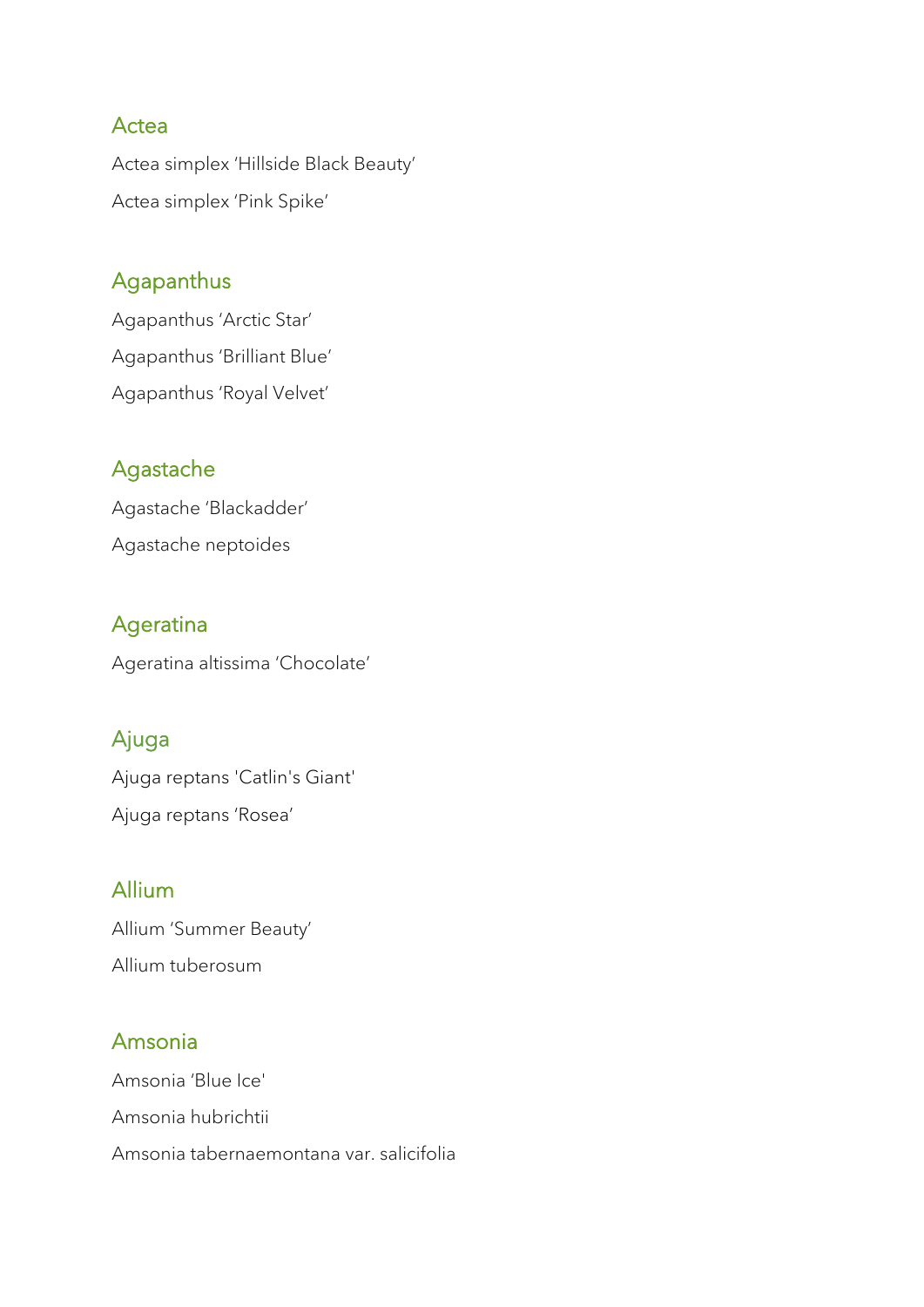#### Anemone

Anemone hupehensis var. japonica 'Splendens' Anemone x hybrida 'Honorine Jobert' Anemone x h. 'Konigin Charlotte' Anemone x h. 'Loreley' Anemone x h. 'Robustissima' Anemone leveillei Anemone multifida

### Anthemis

Anthemis tinctoria 'E.C. Buxton'

### Anthriscus

Anthriscus sylvestris 'Ravenswing'

#### Artemisia

Artemisia lactiflora 'Elfenbein'

#### **Aruncus**

Aruncus dioicus 'Horatio'

#### Asarum

Asarum europaeum

#### Asclepias

Asclepias tuberosa Asclepias incarnata 'Ice Ballet'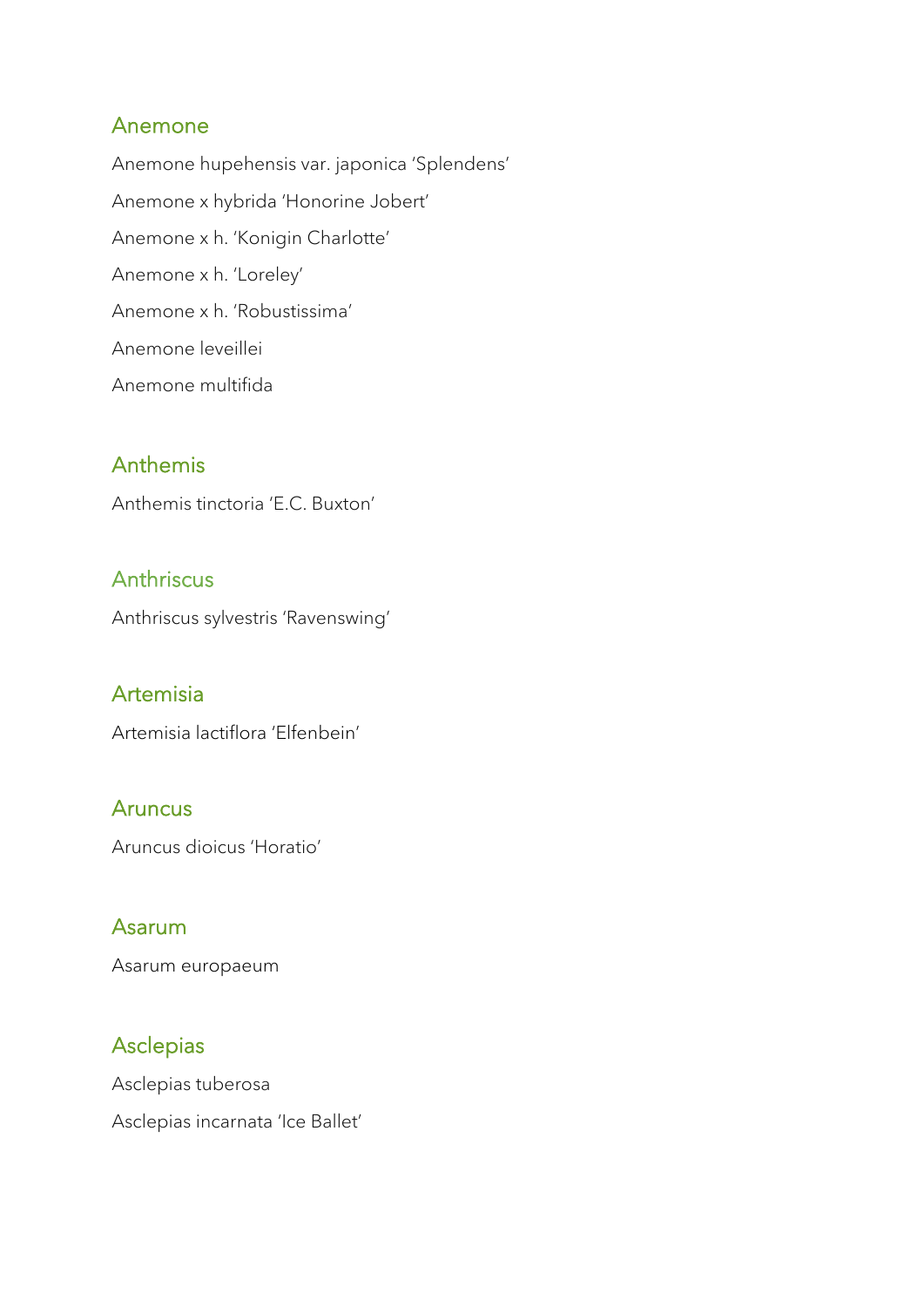#### Aster

Aster amellus 'Sonara' Aster frikartii 'Monch' Aster pyrenaeus 'Lutetia' Aster tataricus 'Jindai'

### Astilbe

Astilbe chinensis 'Superba' Astilbe chinensis var taquetii 'Purpurlanze' Astilbe 'Professor van der Wielen'

#### **Astrantia**

Astrantia 'Buckland' Astrantia 'Florence' Astrantia major 'Gill Richardson Gp' Astrantia major 'Shaggy' Astrantia 'Roma'

### Baptisia

Baptisia australis Baptisia 'Dutch Chocolate' Baptisia 'Purple Smoke' Baptisia 'Vanilla Cream'

### Bergenia

Bergenia 'Spring Fling'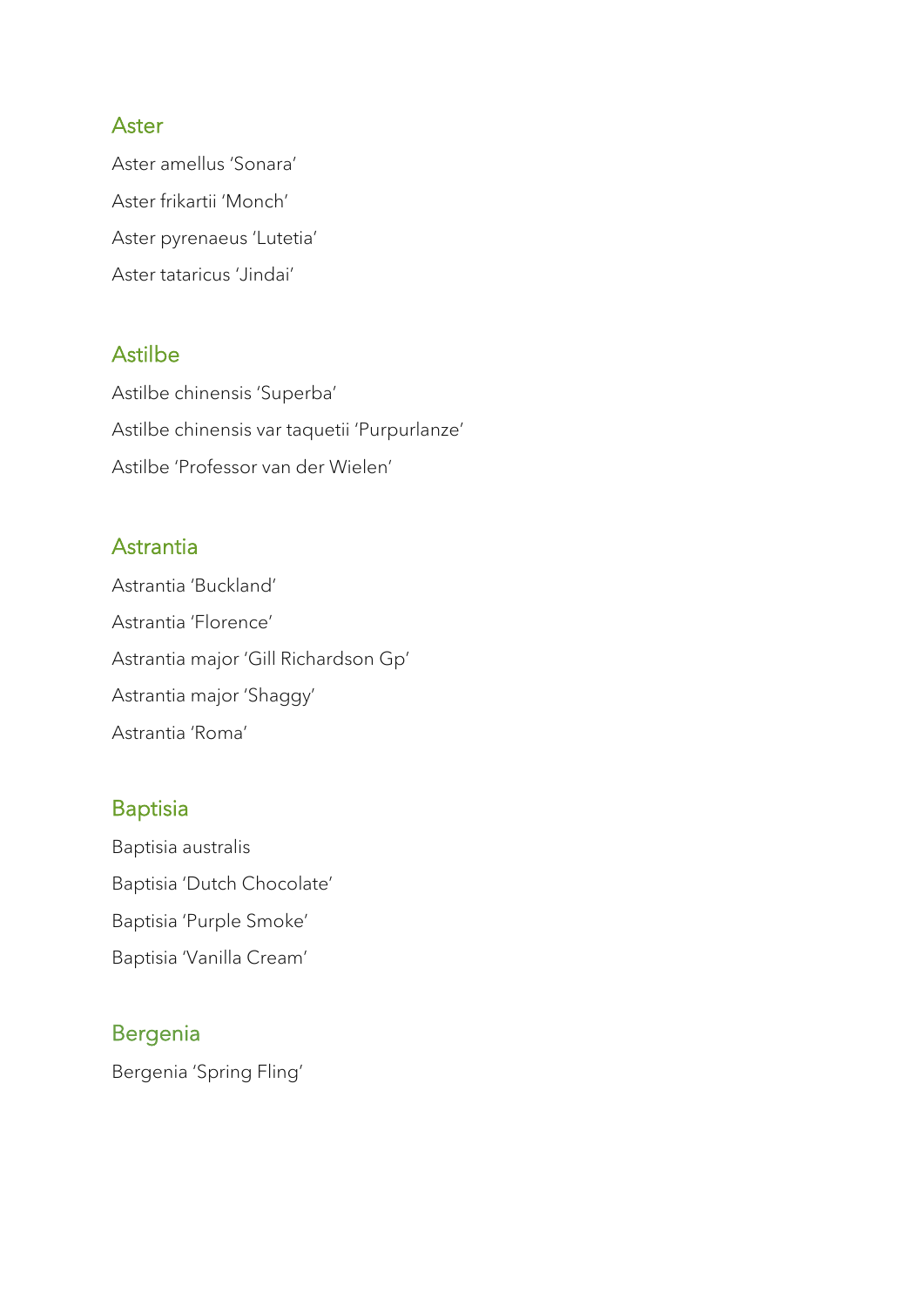#### Blechnum

Blechnum spicant

#### **Brunnera**

Brunnera macrophylla Brunnera macr. 'Betty Bowring' Brunnera macr. 'Jack Frost' Brunnera macr. 'Mr Morse'

## Calamintha

Calamintha nepeta subsp. nepeta

### Camassia

Camassia 'Blue Heaven' Camassia leichtlinii 'Alba' Camassia leichtlinii caerulea

## **Cenolophium**

Cenolophium denudatum

### Centaurea

Centaurea montana

## **Centranthus**

Centranthus ruber 'Albus'

# **Cephalaria**

Cephalaria gigantea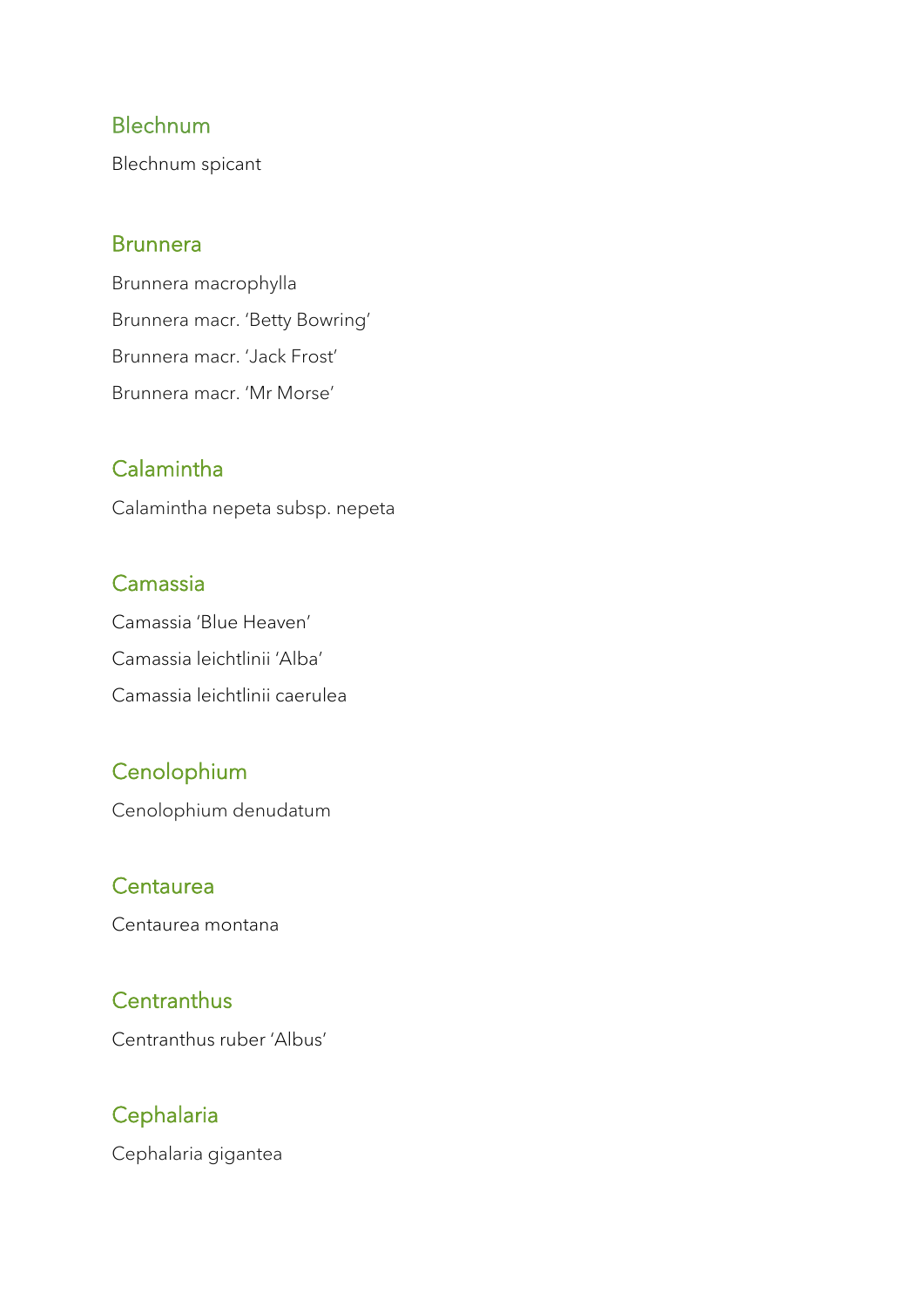### **Chelone**

Chelone obliqua Chelone obliqua 'Alba'

## **Cirsium**

Cirsium rivulare 'Atropurpureum' Cirsium rivulare 'Trevor's Blue Wonder'

## **Coreopsis**

Coreopsis vert. 'Moonbeam'

## Crocosmia

Crocosmia 'Limpopo' Crocosmia 'Lucifer' Crocosmia 'Hellfire' Crocosmia 'Honey Angels' Crocosmia 'Paul's Best Yellow' Crocosmia xc. 'James Coey'

# **Cynoglossum**

Cynoglossum nervosum

## Darmera

Darmera peltata

# Dianthus

Dianthus carthusianorum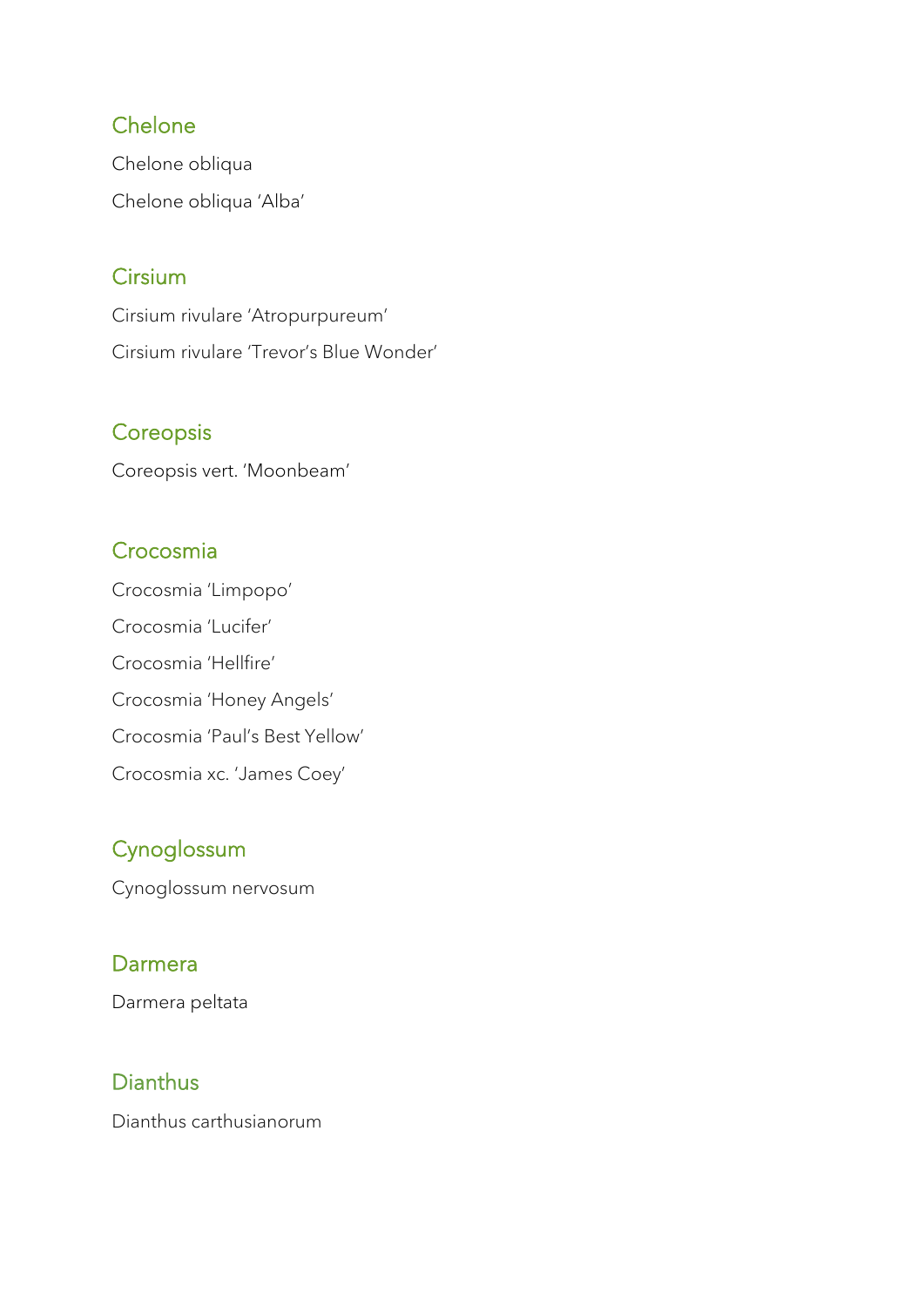#### **Dicentra**

Dicentra ex. 'Stuart Boothman' Dicentra spectabilis Dicentra spectabilis 'Alba'

### **Dryopteris**

Dryopteris 'Filix-mas' Dryopteris wallichiana

#### Echinacea

Echinacea pallida Echinacea pallida 'Hula Dancer' Echinacea purpurea 'Magnus Superior' Echinacea p. 'Rubinstern' Echinacea p. 'White Swan'

## Echinops

Echinops bannaticus 'Taplow Blue' Echinops ritro 'Veitch's Blue' Echinops 'Star Frost'

## Epimedium

Epimedium 'Amber Queen' Epimedium 'Black Sea' Epimedium 'Domino' Epimedium 'Pink Elf' Epimedium pubigerum Epimedium pinnatum 'Black Sea' Epimedium 'Spine Tingler'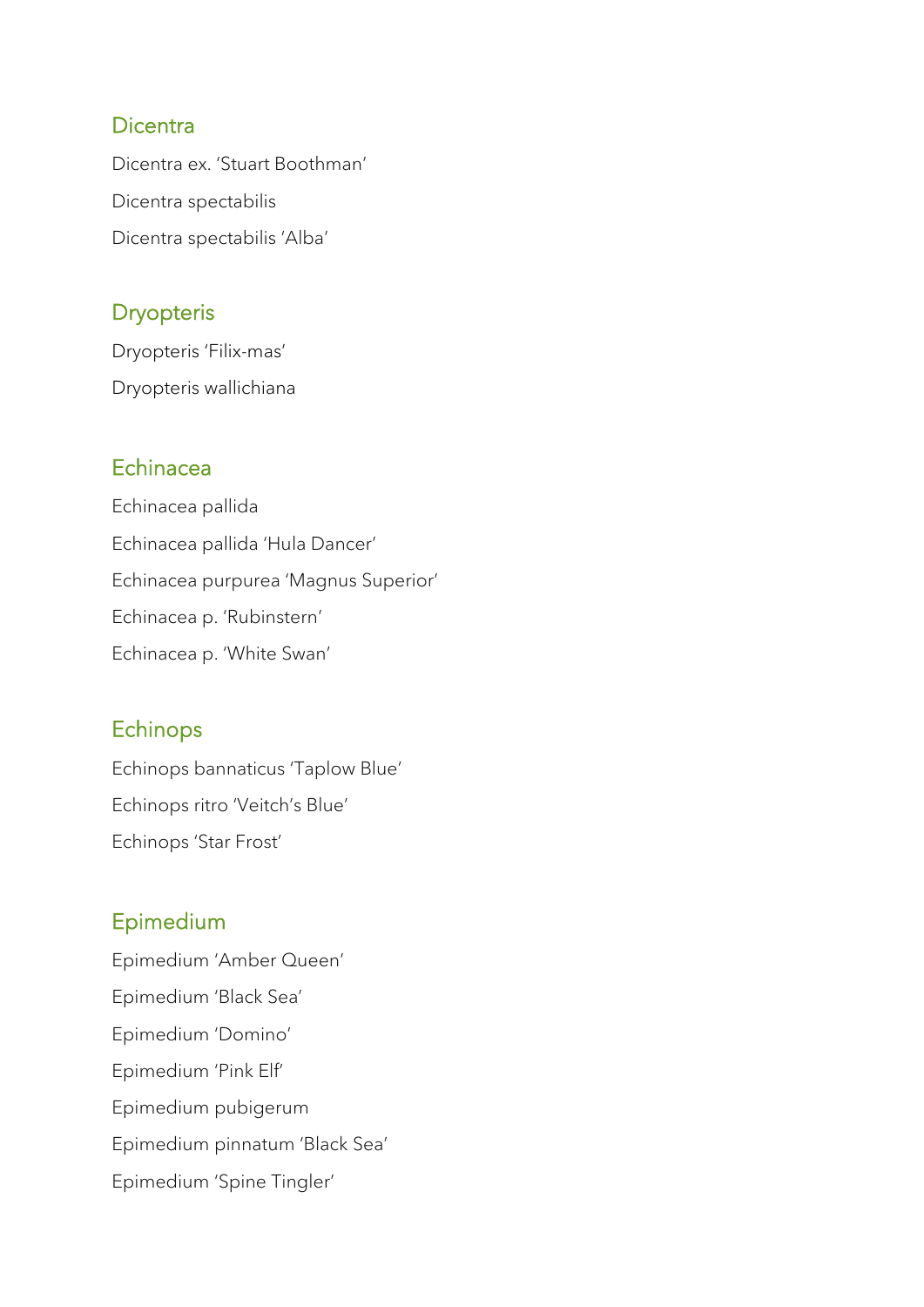Epimedium stellulatum 'Wudang Star'

## Eranthis

Eranthis hyemalis

### Erigeron

Erigeron karvinskianus

#### Eryngium

Eryngium agavifolium Eryngium ebracteatum poteroides Eryngium x zabelii 'Big Blue' Eryngium yuccifolium

#### **Erythronium**

Erythronium 'Pagoda' Erythronium 'White Beauty'

#### Eupatorium

Euphatorium maculatum 'Red Dwarf' Eupatorium mac. 'Riesenschirm' Eupatorium mac. 'Snowball'

## Euphorbia

Euphorbia amygdaloides var. robbiae Euphorbia ceratocarpa Euphorbia cornigera Euphorbia characias wulfenii Euphorbia griffithii 'Fireglow'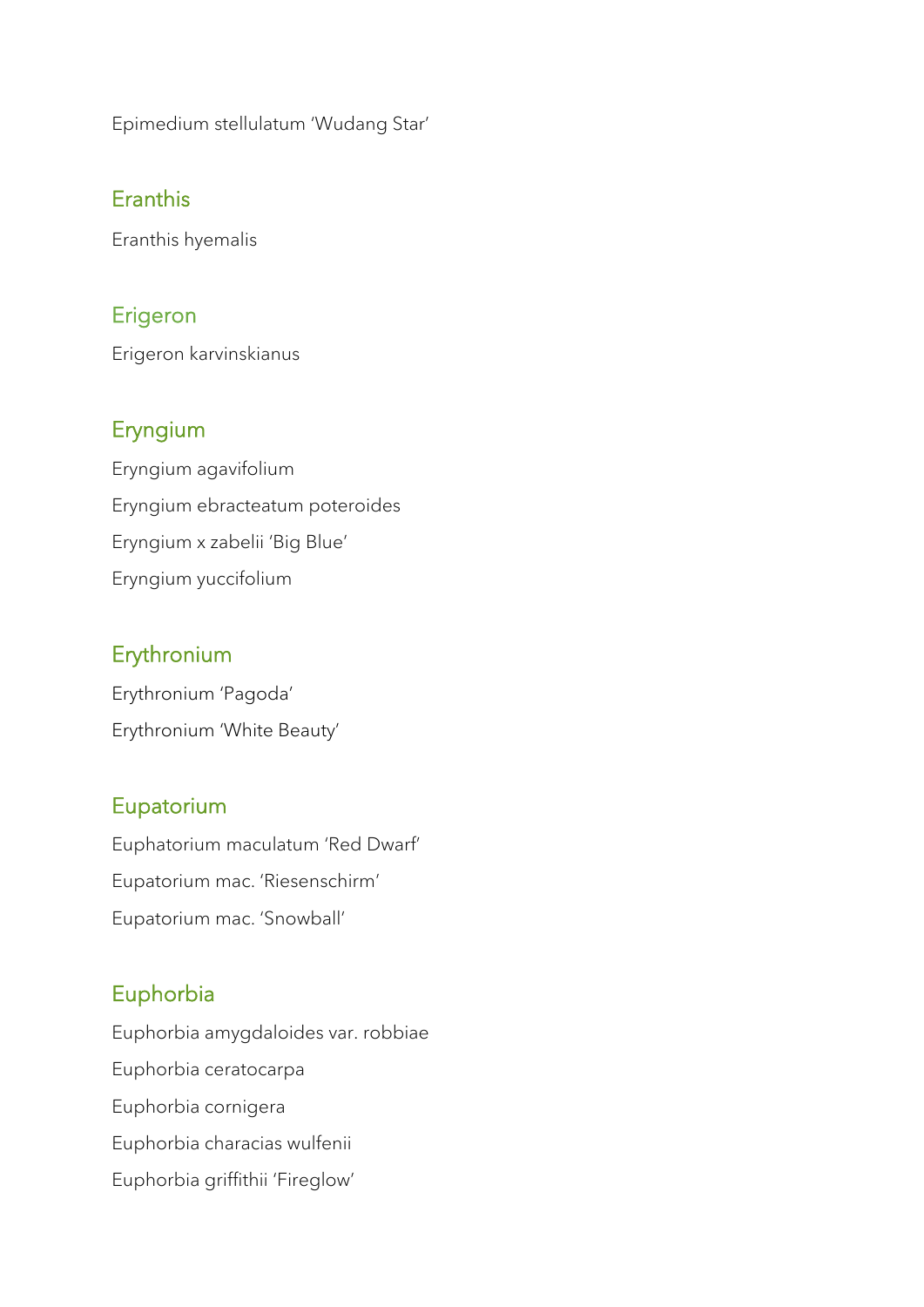Euphorbia palustris

### Eurybia

Eurybia divaricata (Synonym Aster divaricatus) Eurybia x herveyi (Synonym Aster macrophyllus 'Twilight') Eurybia radula 'August Sky' (Synonym Aster radula 'August Sky')

## Filipendula

Filipendula rubra 'Venusta'

### Foeniculum

Foeniculum vulgare Foeniculum vulgare 'Purpureum'

### Fritillaria

Fritillaria meleagris Fritillaria meleagris 'Alba'

## Gallium

Gallium odoratum

## Gaura

Gaura 'Whirling Butterflies'

### **Geranium**

Geranium 'Alan Mayes' Geranium 'Blue Cloud' Geranium maculatum 'Beth Chatto'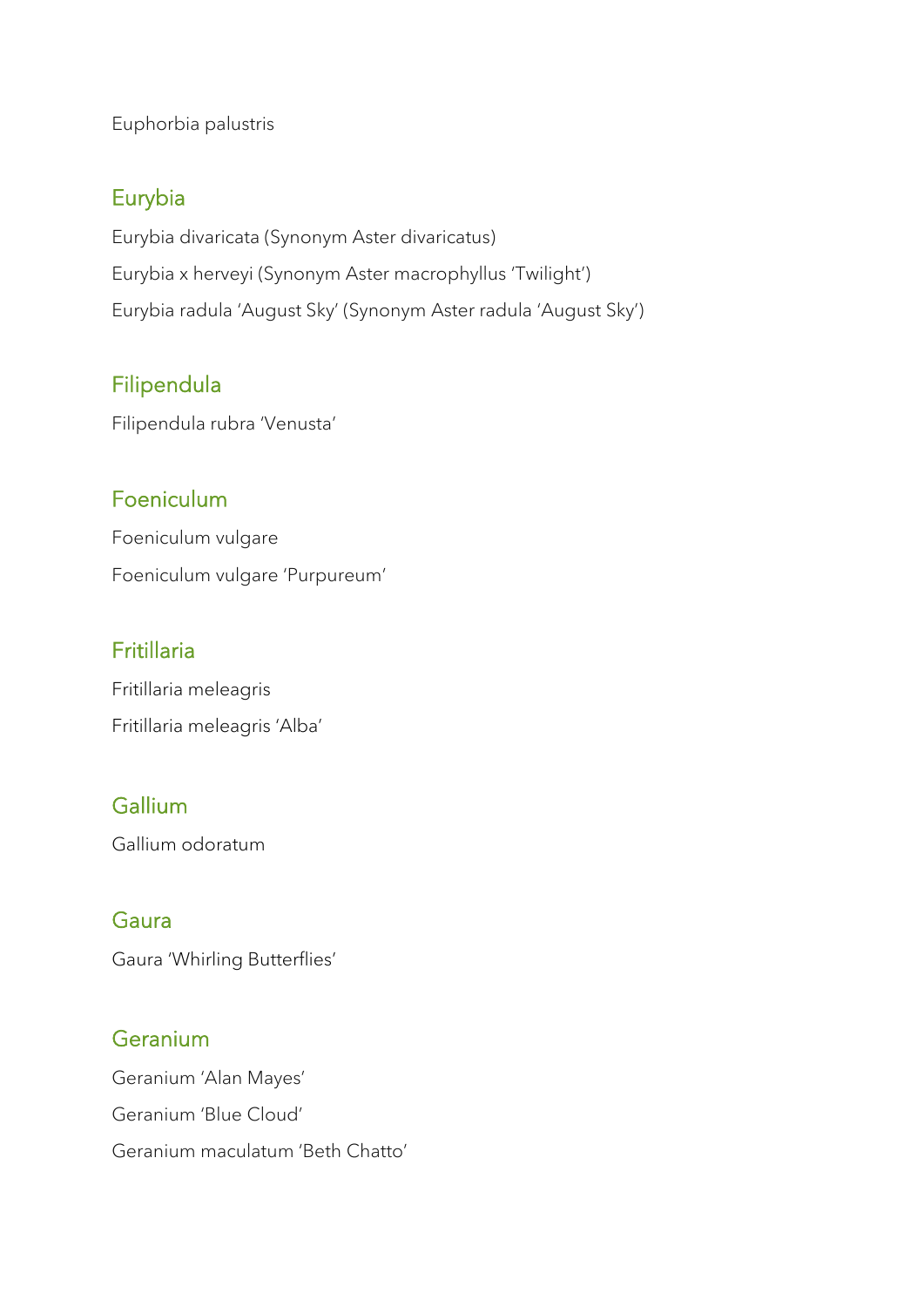Geranium 'Orion' Geranium 'Patricia' Geranium phaeum 'Album' Geranium phaeum 'Raven' Geranium phaeum 'Samobor' Geranium 'Philippe Vapelle' Geranium pratense 'Mrs Kendall Clark' Geranium sanguineum striatum Geranium 'Sirak'

#### **Geum**

Geum 'Bell Bank' Geum 'Lemon Drops' Geum 'Moonlight Serenade' Geum 'Rusty Young' Geum 'Savanna Sunset' Geum 'Scarlet Tempest' Geum 'Totally Tangerine'

### Gillenia

Gillenia trifoliata

#### Helenium

Helenium 'EL Dorado' Helenium 'Indianersommer' Helenium 'Loysder Wieck' Helenium 'Moerheim Beauty' Helenium 'Rauchtopas' Helenium 'Rubinzwerg'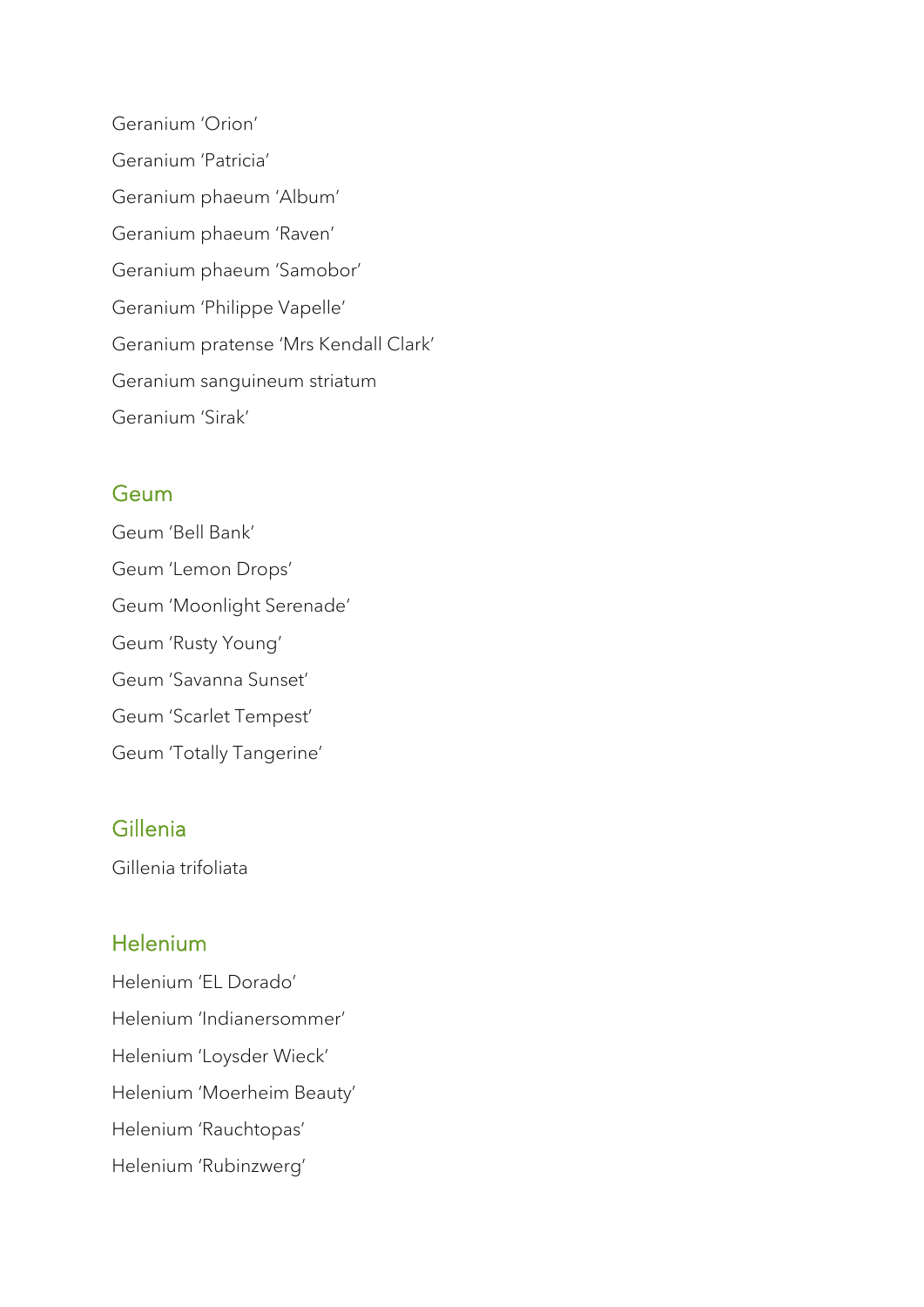#### **Helianthus**

Helianthus 'Lemon Queen'

#### **Hemerocallis**

Hemerocallis 'Catherine Woodbury' Hemerocallis 'Gentle Shepherd' Hemerocallis 'Joan Senior' Hemerocallis lilioasphodelus Hemerocallis 'Pardon Me' Hemerocallis 'Stafford'

#### Hosta

Hosta 'Devon Green' Hosta 'Krossa Regal' Hosta' Royal Standard'

#### **Iris**

Iris 'Benton Caramel' Iris 'Benton Lorna' Iris 'Benton Nigel' Iris 'Benton Olive' Iris 'Benton Pearl' Iris 'Benton Storrington' Iris 'Jane Phillips' Iris chrysographes

Iris sibirica 'Flight of Butterflies' Iris sib. 'Mountain Lake' Iris sib. 'Papillon'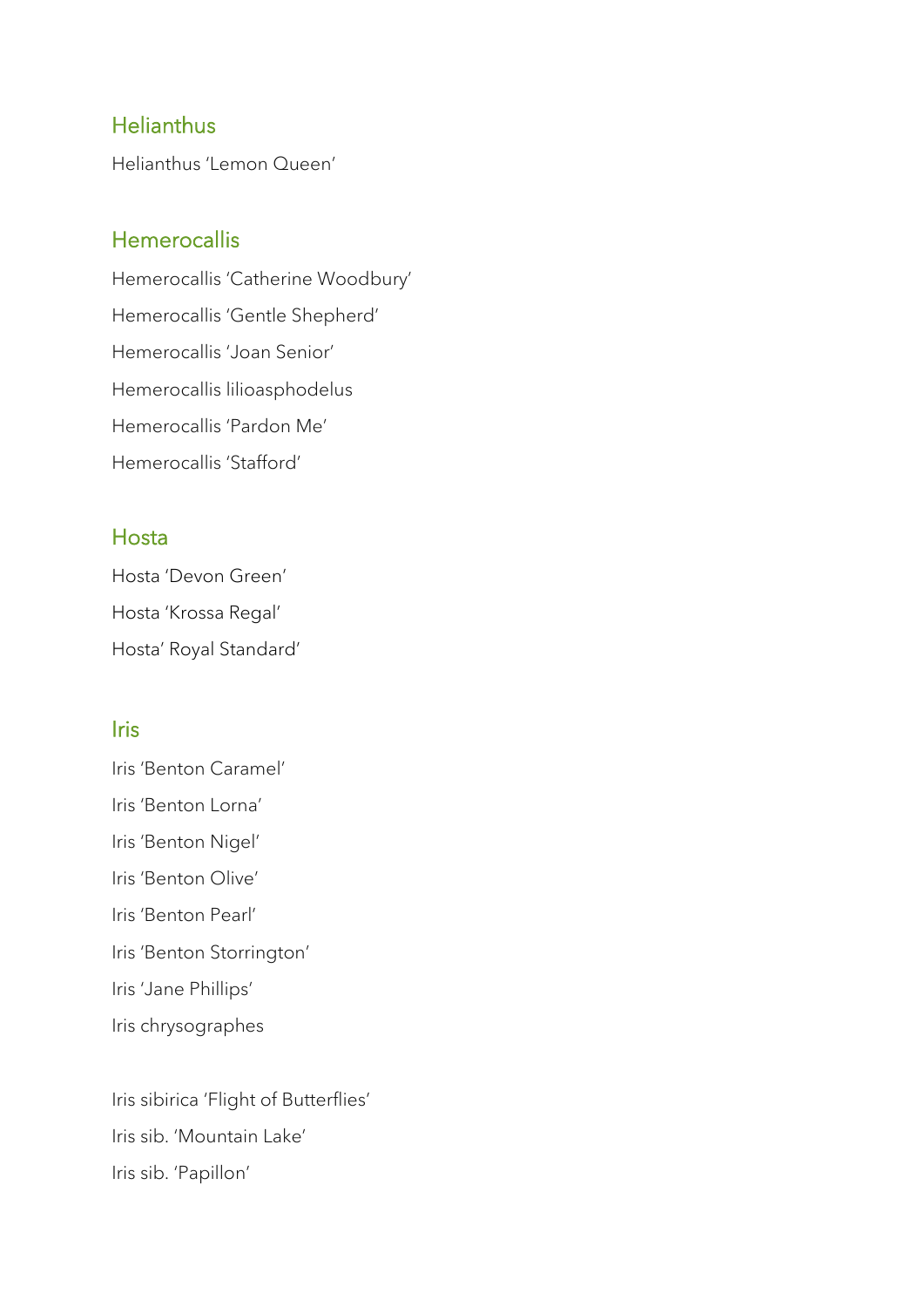Iris sib. 'Silver Edge' Iris sib. 'Snow Prince' Iris sib. 'Soft Blue' Iris sib. 'White Swirl'

### Kirengeshoma

Kirengeshoma palmata

#### Knautia

Knautia macedonica

# Kniphofia

Kniphofia 'Bee's Lemon' Kniphofia 'Green Jade' Kniphofia 'Mango Popsicle' Kniphofia 'Shining Sceptre' Kniphofia 'Tawny King'

### Leucojum

Leucojum aestivum 'Gravetye Giant'

### **Liatris**

Liatris spicata Liatris spicata 'Alba'

## Ligularia

Ligularia 'Zepter'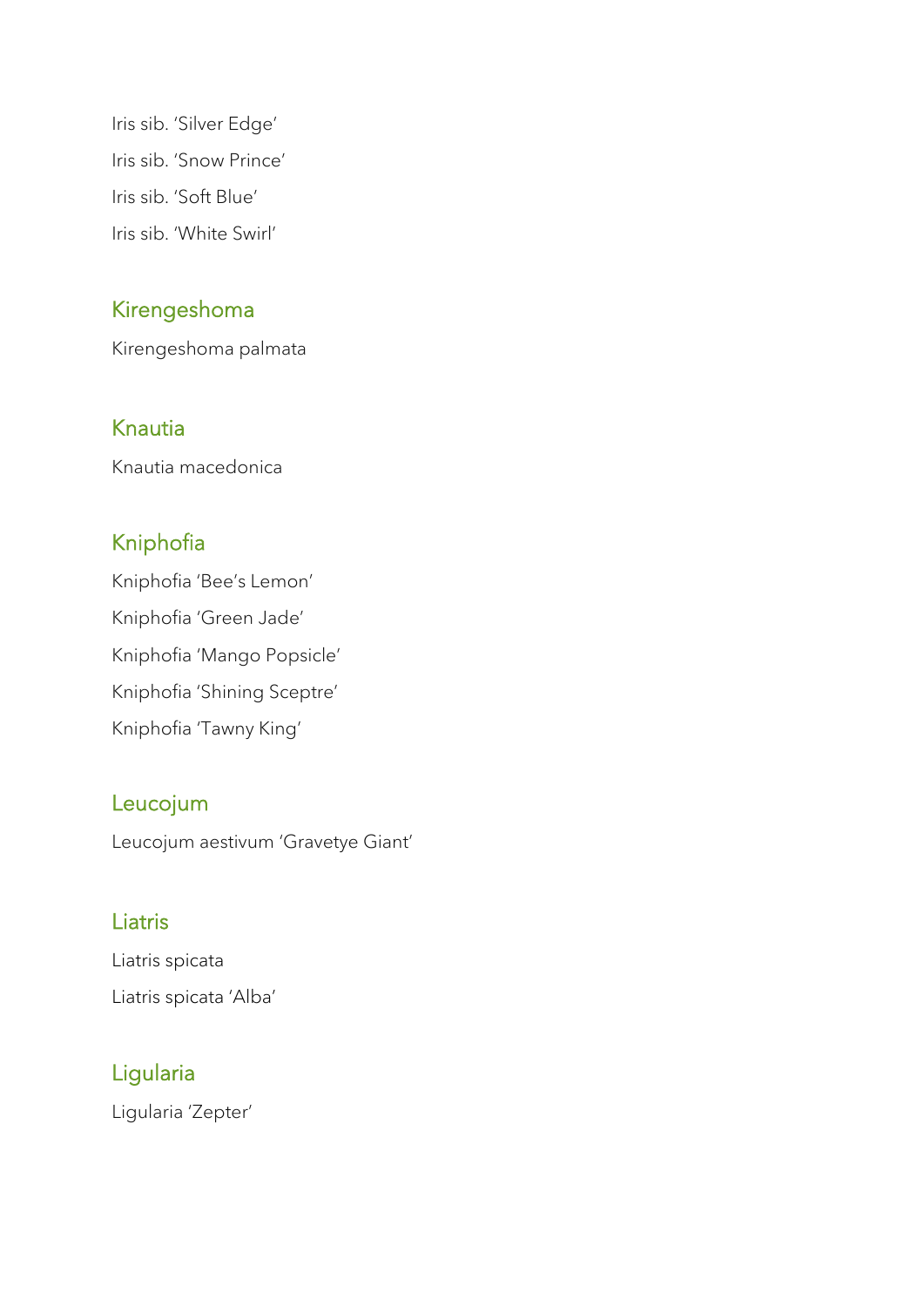### Lobelia

Lobelia x speciosa 'Hadspen Purple'

## Lychnis

Lychnis flos-cuculi Lychnis f.c. 'White Robin'

## Lysimachia

Lysimachia clethroides Lysimachia ephemerum

## Lythrum

Lythrum salicaria 'Blush' Lythrum sal. 'Feuerkerze' Lythrum sal. 'Swirl' Lythrum sal. 'White Swirl' Lythrum virgatum 'Dropmore Purple'

### **Matteucia**

Matteucia struthiopteris

## **Melittis**

Melittis melissophyllum 'Alba'

## Monarda

Monarda 'Beauty of Cobham' Monarda 'Kardinal' Monarda 'Mohawk'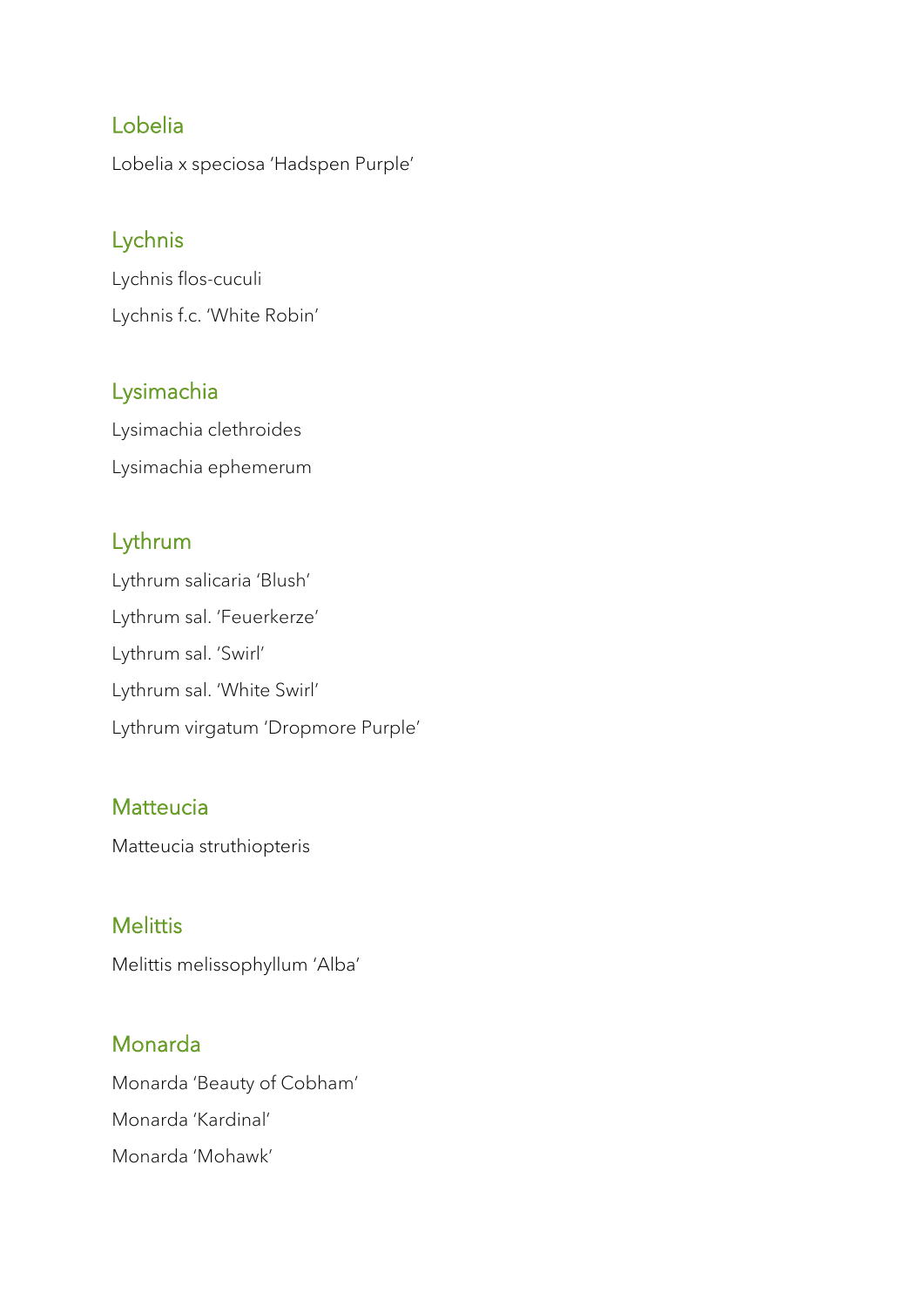Monarda 'Scorpion'

#### **Narcissus**

Narcissus bulbocodium 'Spoirot' Narcissus 'Hawera' Narcissus 'Thalia' Narcissus 'W.P Milner'

### Nepeta

Nepeta 'Blue Dragon' Nepeta 'Cat's Pajamas' Nepeta govaniana Nepeta grandiflora 'Bramdean' Nepeta racemosa 'Amelia' Nepeta racemosa 'Walker's Low' Nepeta subsessilis 'Washfield'

## **Oenothera**

Oenothera odorata 'Sulphurea'

## **Omphalodes**

Omphalodes c. 'Cherry Ingram' Omphalodes verna 'Alba'

## **Origanum**

Origanum 'Rosenkuppel'

## **Ornithogalum**

Ornithogalum ponticum 'Sochi'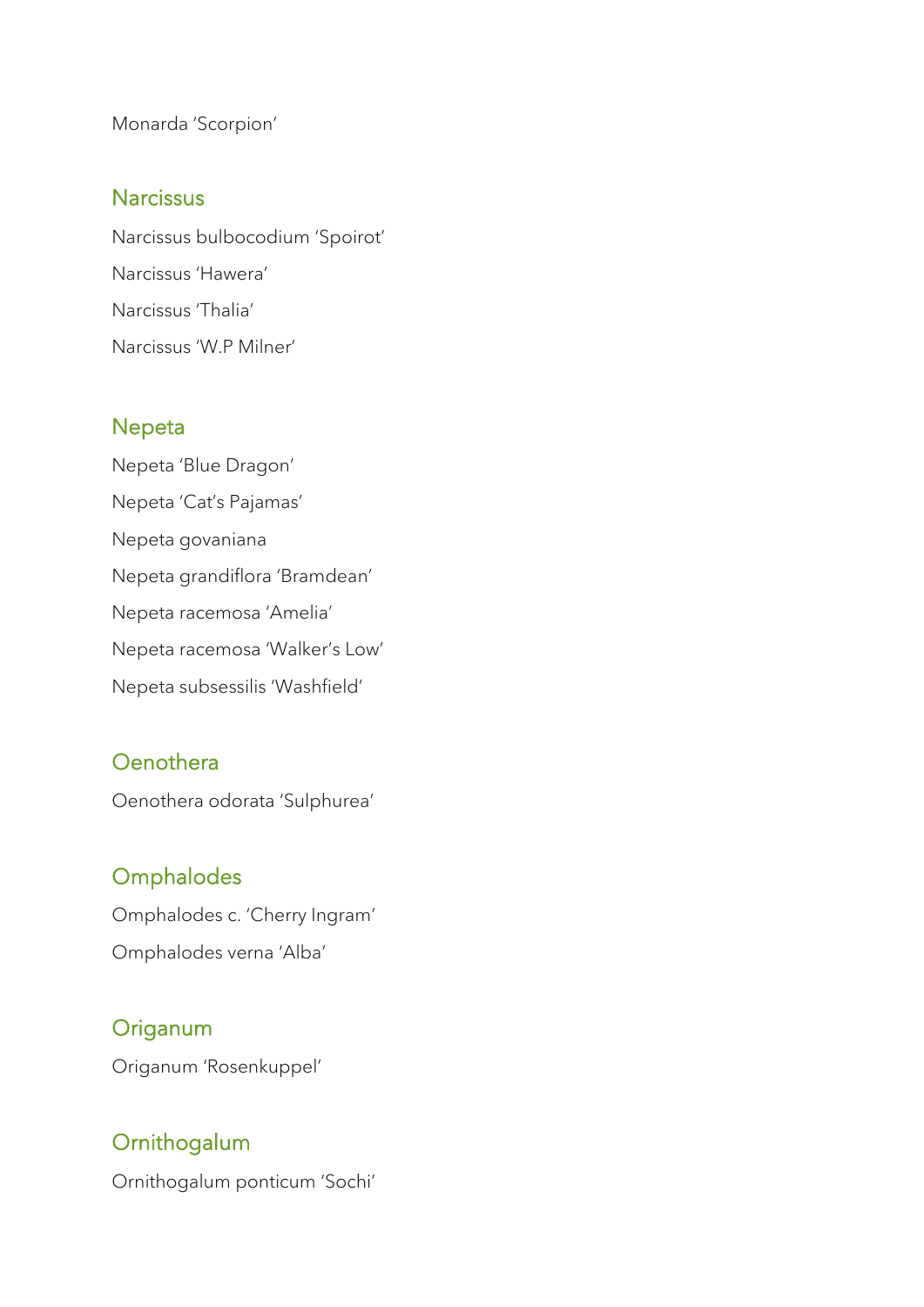#### Paeonia

Paeonia 'Claire de Lune'

#### Parthenium

Parthenium integrifolium

#### Perovskia

Perovskia 'Blue Spire'

#### Penstemon

Penstemon 'Dark Towers' Penstemon digitalis 'Husker Red'

#### Persicaria

Persicaria amplexicaulis 'Alba' Persicaria amp. 'Blackfield' Persicaria amp. 'Fascination' Persicaria amp. 'Firetail' Persicaria amp. 'High Society' Persicaria amp. 'Jo and Guido's Form' Persicaria amp. 'Pink Elephant' Persicaria amp. 'Rosea' Persicaria amp. 'Rowden Gem'

Persicaria bistorta carnea Persicaria bistorta 'Hohe Tatra' Persicaria bistorta 'Superba'

Persicaria polymorpha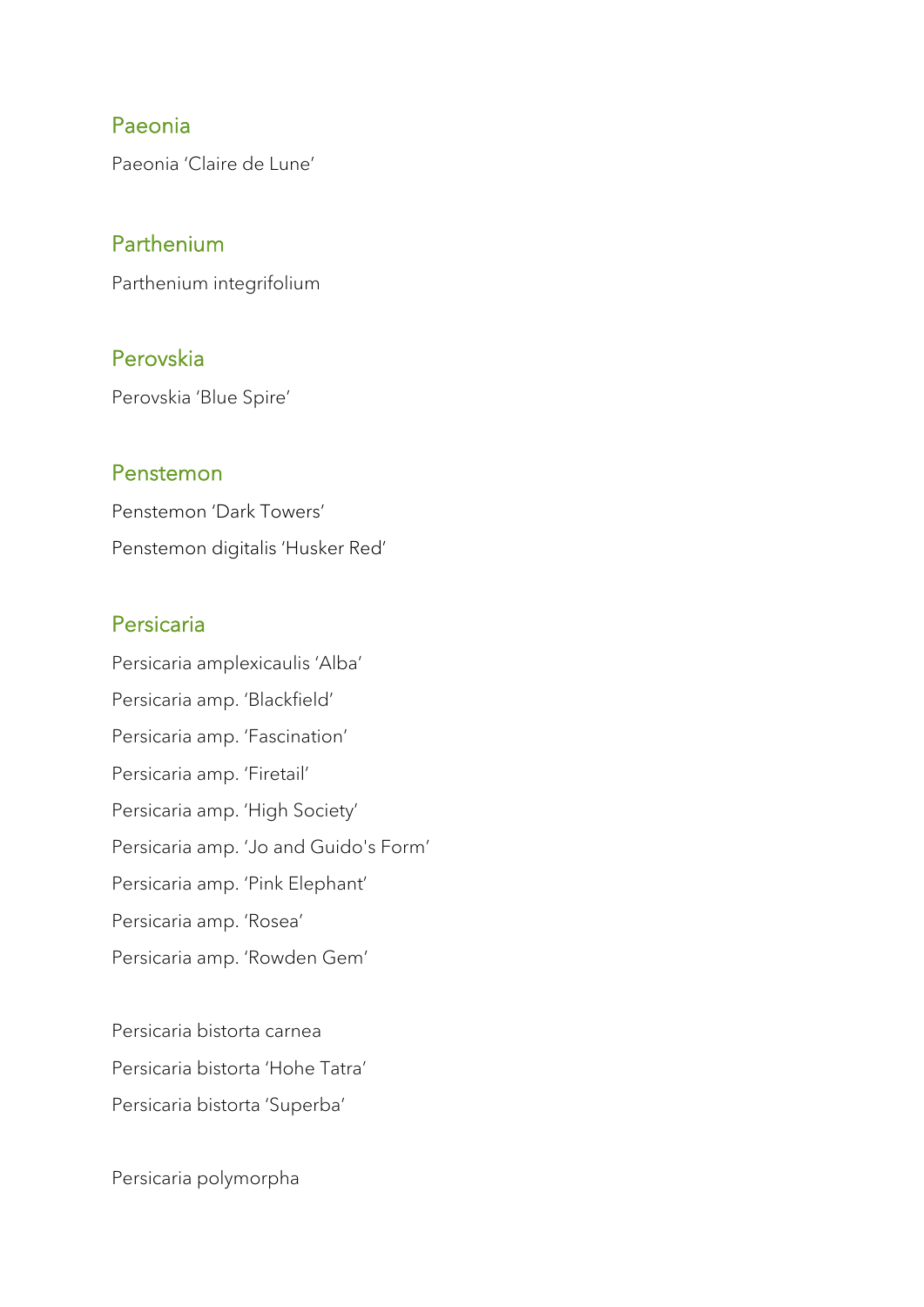## Peucedanum

Peucedanum verticillare

## Phlomis

Phlomis russeliana Phlomis tuberosa 'Amazone'

## Phlox

Phlox div. 'May Breeze' Phlox paniculata 'Blue Paradise' Phlox p. 'David' Phlox p. 'Jeana' Phlox p. 'Monica Lynden Bell' Phlox x arendsii 'Luc's Lilac'

### Pimpinella

Pimpinella major 'Rosea'

### Polygonatum

Polygonatum x hybridum

## Potentilla

Potentilla nepalensis 'Miss Willmott's'

## Primula

Primula beesiana Primula bulleyana Primula veris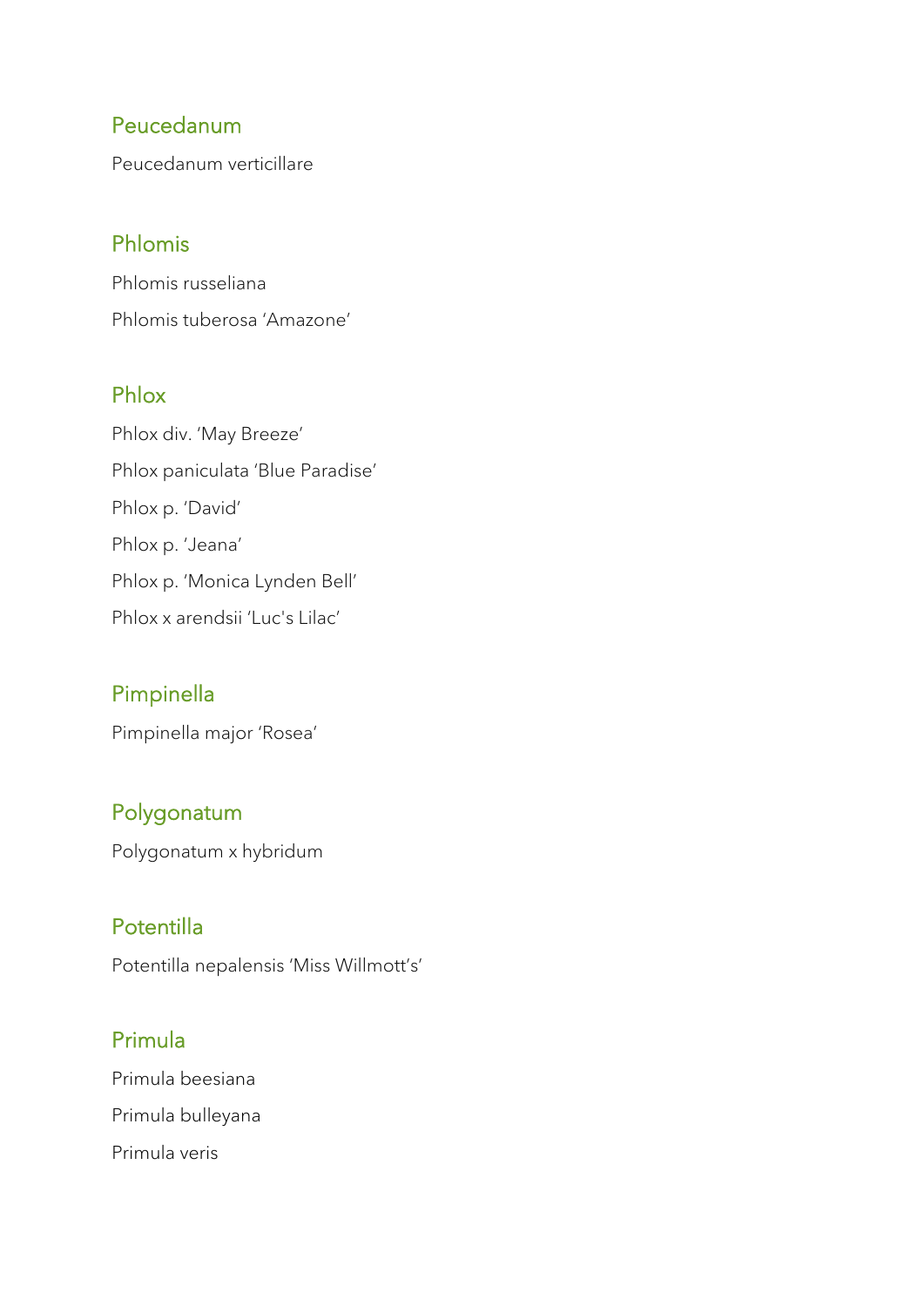Primula vulgaris

#### Pulmonaria

Pulmonaria 'Blue Ensign' Pulmonaria 'Cotton Cool' Pulmonaria 'Opal' Pulmonaria 'Sissinghurst White' Pulmonaria 'Stillingfleet Meg'

## Pulsatilla

Pulsatilla vulgaris 'Alba'

### Rodgersia

Rodgersia 'Bronze Peacock'

#### Rudbeckia

Rudbeckia fulgida var. deamii Rudbeckia laciniata 'Herbstsonne' Rudbeckia sub. 'Henry Eilers'

#### Salvia

Salvia gr. 'Nachtvlinder' Salvia nemerosa 'Caradonna' Salvia nem. 'Serenade' Salvia pratensis 'Indigo' Saliva sylvestris 'Blauhugel' Salvia syl. 'Mainacht' Salvia syl. 'Rose Queen'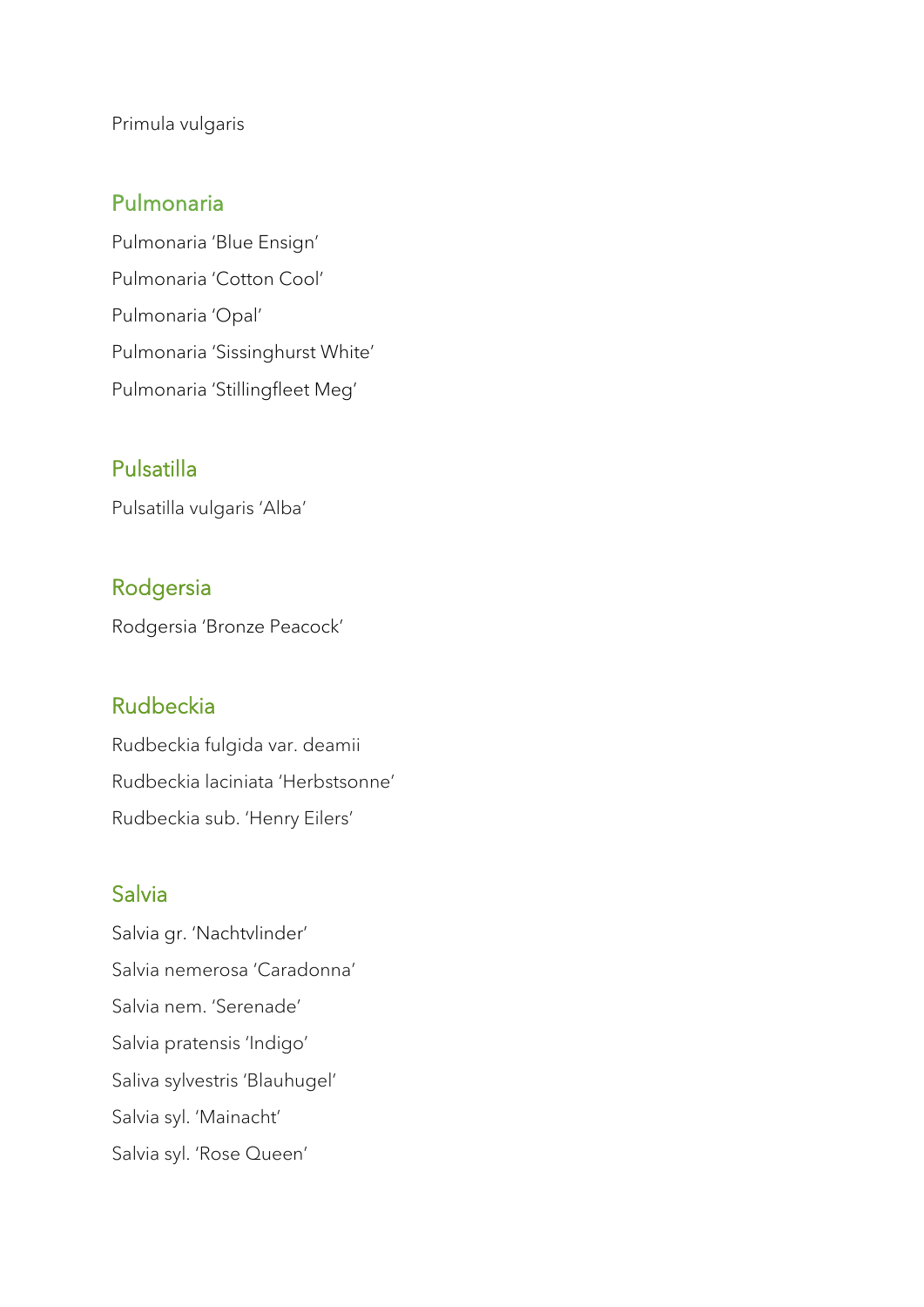Salvia syl. 'Schneehugel' Salvia syl. 'Viola Klose' Salvia verticillate 'Purple Rain' Salvia uliginosa Salvia uliginosa 'Ballon Azul'

### Sanguisorba

Sanguisorba 'Blackthorn' Sanguisorba 'Burr Blanc' Sanguisorba h.' 'Lilac Squirrel' Sanguisorba menziesii Sanguisorba obtusa Sanguisorba officinalis 'Tanna' Sanguisorba off. 'Pink Tanna' Sanguisorba off. 'Red Thunder' Sanguisorba tenuifolia 'Pink Elephant' Sanguisorba tenuifolia 'Alba'

## **Scutelleria**

Scutelleria incarna

### **Sedum**

Sedum 'Carl' Sedum 'Herbstfreude' Sedum 'Matrona' Sedum 'Red Cauli'

## Sidalcea

Sidalcea 'Elsie Heugh'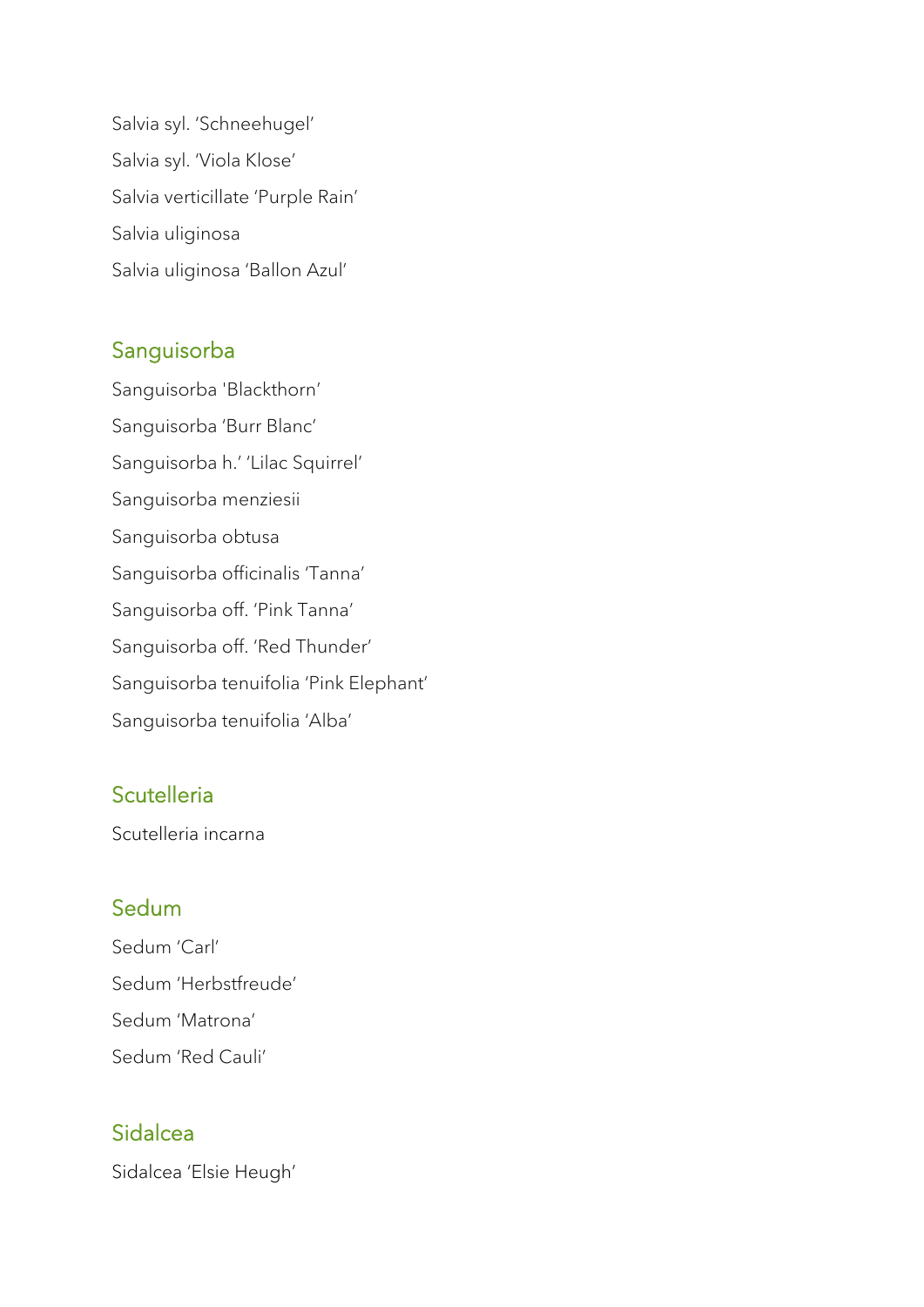### **Stachys**

Stachys grandiflora 'Alba' Stachys officinalis 'Hummelo' Stachys off. 'Rosea'

## **Succisa**

Succisa pratensis

## Succisella

Succisella inflexa 'Frosted Pearls'

## Symphiotrichum

Symphiotrichum ericoides 'Pink Cloud' (Synonym Aster ericoides 'Pink Cloud')

Symphiotrichum 'Little Carlow' (Synonym Aster 'Little Carlow')

Symphiotrichum novae-angliae 'Andenken an Alma Potschke' (Synonym Aster novae-angliae 'Alma Potschke')

Symphiotrichum novae-angliae 'Marina Wolkonsky' (Synonym Aster novae-angliae 'Marina Wolkonsky')

# Synthyris

Synthyris missurica subsp. stellata

### **Teucrium**

Teucrium hircanicum 'Paradise Delight'

## **Thalictrum**

Thalictrum 'Black Stockings' Thalictrum delavayi 'Hinckley' Thalictrum 'Elin'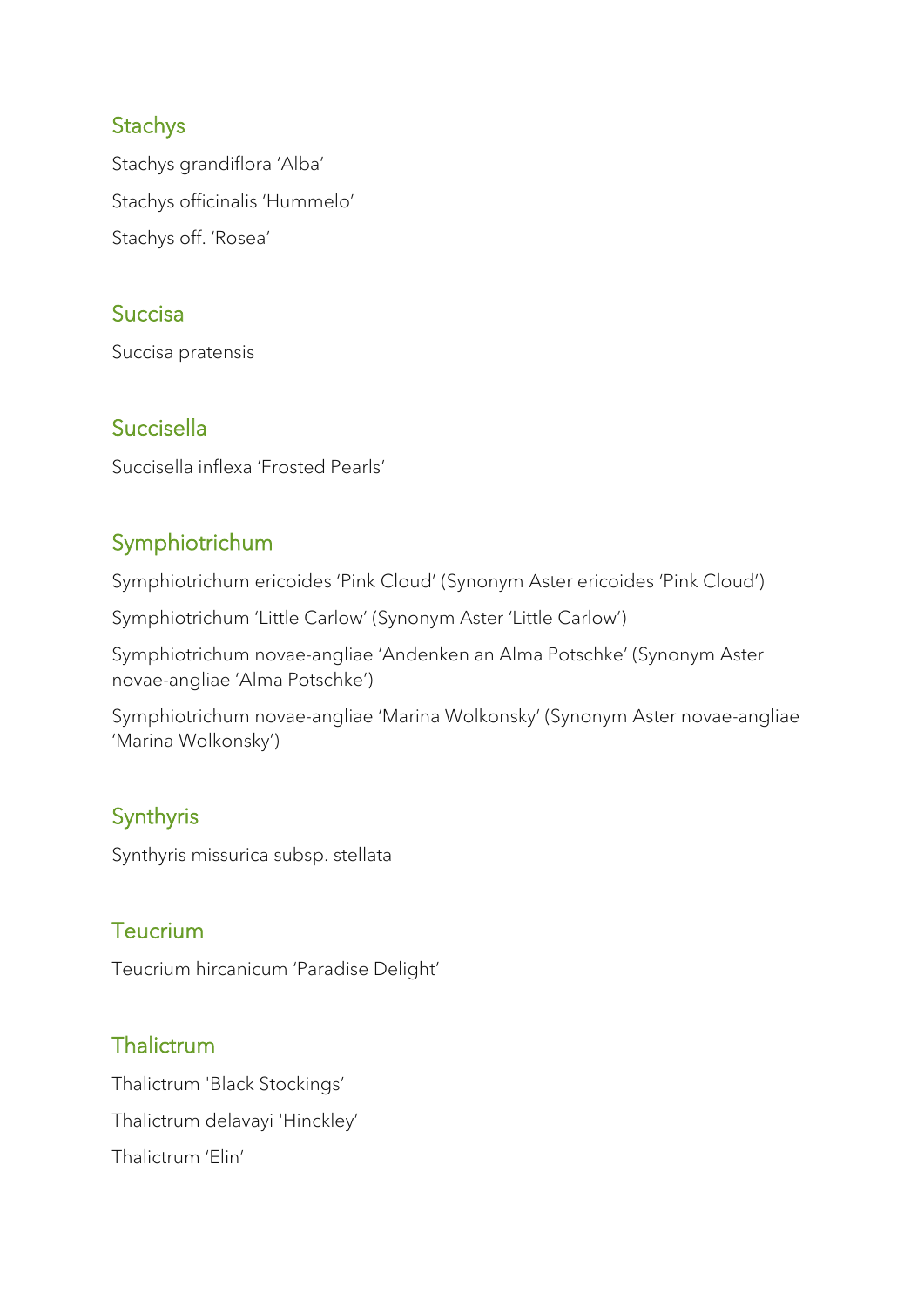Thalictrum lucidum Thalictrum 'Splendide White'

# **Tiarella**

Tiarella cordifolia Tiarella 'Spring Symphony'

## **Tricyrtis**

Tricyrtis formosa 'Dark Beauty'

# **Trifolium**

Trifolium rubens Trifolium rubens 'Frosty Feathers'

# **Trollius**

Trollius x cultorum 'New Moon'

# **Tulbaghia**

Tulbaghia 'Purple Eye'

## Uvularia

Uvularia grandiflora pallida

## Verbascum

Verbascum 'Merlin'

## Verbena

Verbena bonariensis